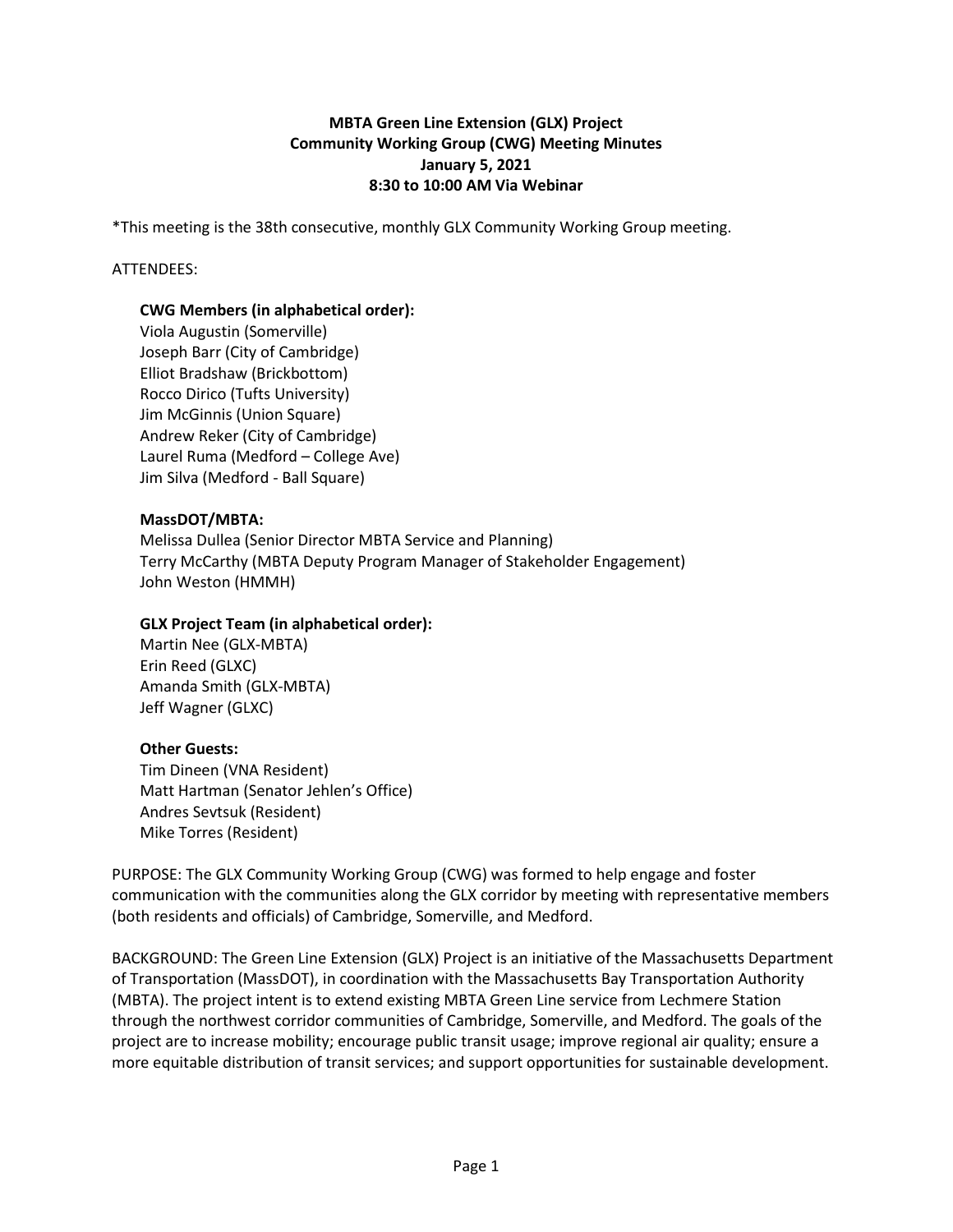Terry McCarthy welcomed everyone to the meeting and introduced John Weston who will make a presentation about noise mitigation and Jeff Wagner will provide a construction update. T. McCarthy provided a safety briefing to bring extra warm clothes in the car just in case. T. McCarthy shared the 2021 meeting calendar and so far, the CWG meetings will remain virtual through to July 2021.

T. McCarthy said the GLX project has crossed into a new phase where much of the heavy excavation work will slowly begin to taper off toward the middle of 2021.

Noise Mitigation Update from John Weston:

John has been involved in the project for many years and dates back to the early planning stages. He is familiar with where the project began and the process that brought us to today. There is a process in place to evaluate noise mitigation and ensure it meets pre-determined specifications when all of the work is complete. The noise mitigation criterion is established by the Environmental Assessment for GLX. A final noise/vibration analysis will be done after GLX service starts to confirm that the specified noise mitigation criterion in the Environmental Assessment has been met by the project.

Noise monitoring zones to gauge background readings were identified prior to construction. Additional zones were selected at that time in areas where there are no walls being proposed to ensure the original evaluation was correct. There are 35 monitoring zones along the corridor that will be reanalyzed in a single/final noise analysis when the project is completed. The monitoring will focus on noise impacts from the commuter rail and the Green Line, when in operation.

The noise scale used to measure impacts are known as "Day Night Noise Levels" or LDn for short. These values provide an average over an entire 24-hour day with 10 decibels added during the nighttime to account for increased sensitivity to noise overnight/during sleep. Each noise wall is designed to provide a specific level of noise reduction, measured in decibels.

J. Wagner asked how long noise monitoring systems are set up in each location in the final noise analysis. J. Weston said his team will set up the equipment for 24-48 hours.

Jim Silva asked how locations are selected and noted the topography may have changed in some areas since the start of the project. J. Weston said the locations are determined by focusing on the areas served by each noise wall and then by identifying locations where there is a community in which the noise characteristic was close to the mitigation threshold. J. Weston said the GLXC (contractor) reproduced the original measurements in 2018 and calculations were made in 2019 so any significant topographical changes affecting background noise would have been captured by their reassessment. The GLXC reassessment did not note the need for any additional mitigations that were not identified in the original 2011/2012 data. J. Silva said there is a building on Boston Avenue that has been demolished so it is no longer acting as a noise barrier. He requested that it be looked into in the final assessment. T. McCarthy mentioned that any new apartment buildings would have been designed to absorb noise.

Construction Update from Jeff Wagner:

Safety Topic: When there is a snowstorm, the snow removal process is more complicated and takes more time. The crews worked as fast and as diligently as possible to prepare for and respond to the recent snowstorm.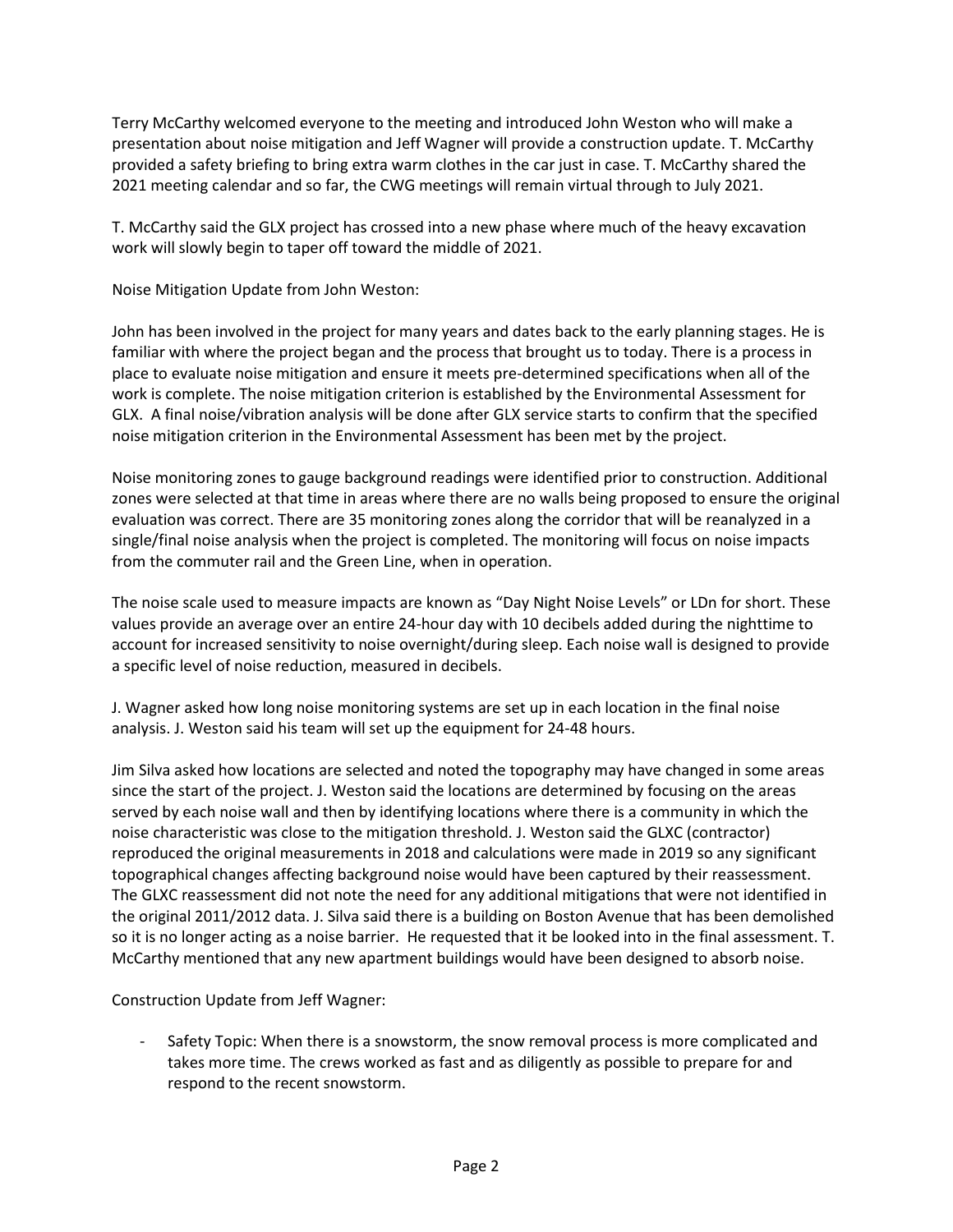- Updates provided in December Virtual Public Meeting: John Dalton did a great job providing a construction update at the public meeting last month and the following is a summary of recent project updates:
	- o Last deck poured on December 4, 2020 behind Brickbottom Condominiums
	- $\circ$  New technology, TyBot, was demonstrated to tie rebar and remove the need for handtying (time and cost savings; approx. 30% cost saving)
	- o Ballast on Viaduct
	- o Track placement
	- o Station Construction:
		- **Union Square Station:** 
			- Wall work and OCS post installation
		- Lechmere Station:
			- Headhouses and preparing to put up canopy steel
		- East Somerville Station:
			- OCS pole work and inside of utility building
			- Additional wall work and other work association with community path
		- Gilman Square Station:
			- Platform recently poured and headhouse work
		- Magoun Square Station:
			- Framing the foundation and continued utility work
		- Ball Square Station:
			- First concrete pour at station
		- Medford/Tufts Station:
			- Continued headhouse work
	- o Bridge work:
		- Washington Street:
			- Sidewalks in progress
			- Medford Street & School Street:
				- Continued work on piers and abutments
		- **E** Lowell Street:
			- Creating more space underneath for Green Line to pass through
		- Cedar Street:
			- Safety nooks created in the event of an emergency along the tracks

Outreach Updates:

- 34 hotline contacts (via phone and email) in December
- 30 actions closed out
- 1676 contacts do date through hotline, email, or direct contact with outreach staff
- Community Connection Team collected presents for the MBTA Fill-A-Bus Program and the Medford Family Network; more than \$600 raised
- Holding a Blood Drive in January at Inner Belt Road Offices

#### Q&A:

- J. Silva expressed thanks for Jeff's weekly construction updates to over 800 residents to help navigate the area